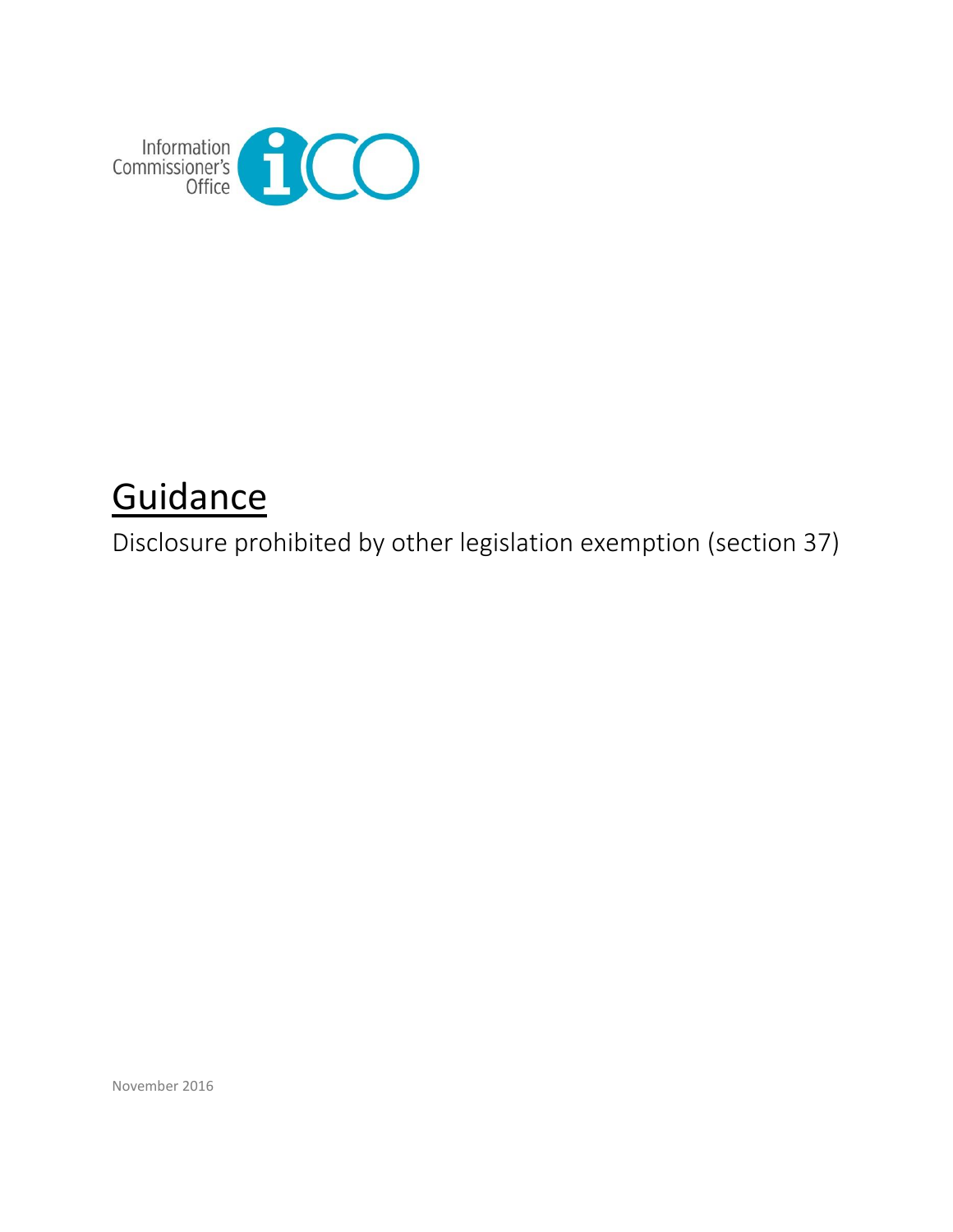# Table of Contents

| Steps to follow when applying the exemption for disclosure prohibited by other legislation  4       |  |
|-----------------------------------------------------------------------------------------------------|--|
|                                                                                                     |  |
| Questions to consider when applying the exemption for disclosure prohibited by other legislation  9 |  |
|                                                                                                     |  |
|                                                                                                     |  |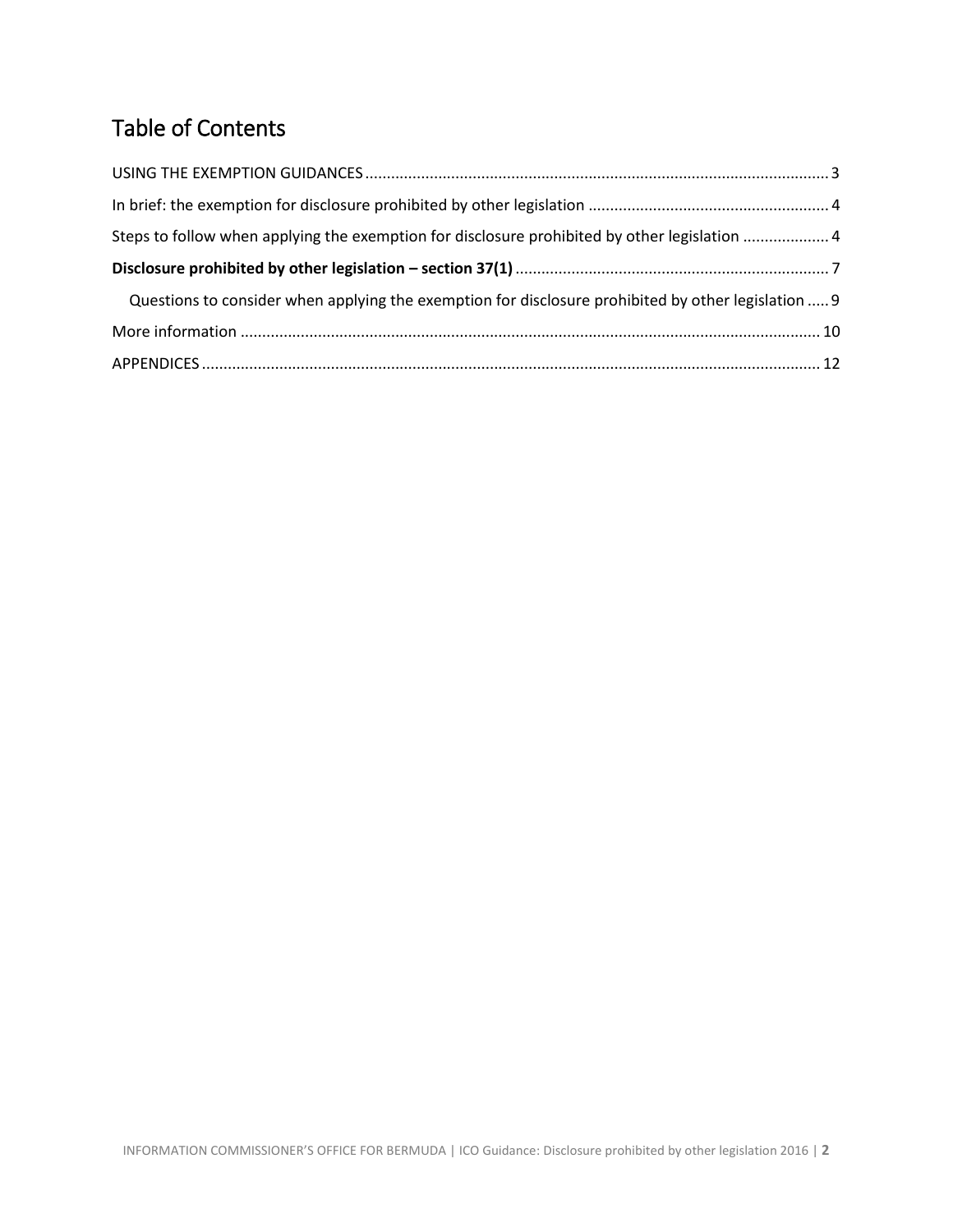# USING THE EXEMPTION GUIDANCES

<span id="page-2-0"></span>This is one of a series of Guidances by the Information Commissioner's Office that offers an overview of the Information Commissioner's understanding of the exemptions in the Public Access to Information (PATI) Act. The Guidances are a reference tool to help decision makers— Information Officers, heads of public authorities, and those assisting them—understand when and how to apply the exemptions.

The Guidances provide our general recommended approach and the issues the Information Commissioner will likely consider when deciding an application for review. The Guidances do not replace the need to obtain training on the PATI process and the operation of the exemptions. It may also be necessary for public authorities to obtain legal advice on the interpretation and application of the exemptions.

Each Guidance discusses a specific exemption provision. It provides background and the applicable tests for each exemption, along with examples of questions designed to assist your decision making. The questions may help you identify the issues to consider when applying an exemption in the context of a specific request. It is essential that decision makers are able to explain the factual and reasoned basis for relying on an exemption. The Guidances are designed to support this good practice.

The exemptions limit the new right to access public records and, because of this, should be understood narrowly. This is consistent with the PATI Act's purpose to provide the greatest access as possible to public records.

It is recommended that Guidances are read together when more than one exemption could apply to a record. Decision makers should also refer to our *Guidance: the public interest test* as a companion when applying exemptions that require you to weigh the public interest.

Currently, the use of the exemptions under the PATI Act, a new statutory regime, has not been tested and settled under Bermuda law.

For this reason, these first ICO Guidances are based upon the language and purposes of the PATI Act and Regulations, as well as any related local law. The Guidances are also informed by the guidelines, decisions, and legal judgments from the UK and other appropriate Commonwealth countries with comparable exemption provisions. References to other jurisdictions are provided for illustration purposes and to give examples of how those exemptions have been interpreted.

The Guidances are subject to a planned review and may undergo ad hoc revisions to incorporate new Information Commissioner decisions, court judgments, or legislative changes.

Information Commissioner September 2016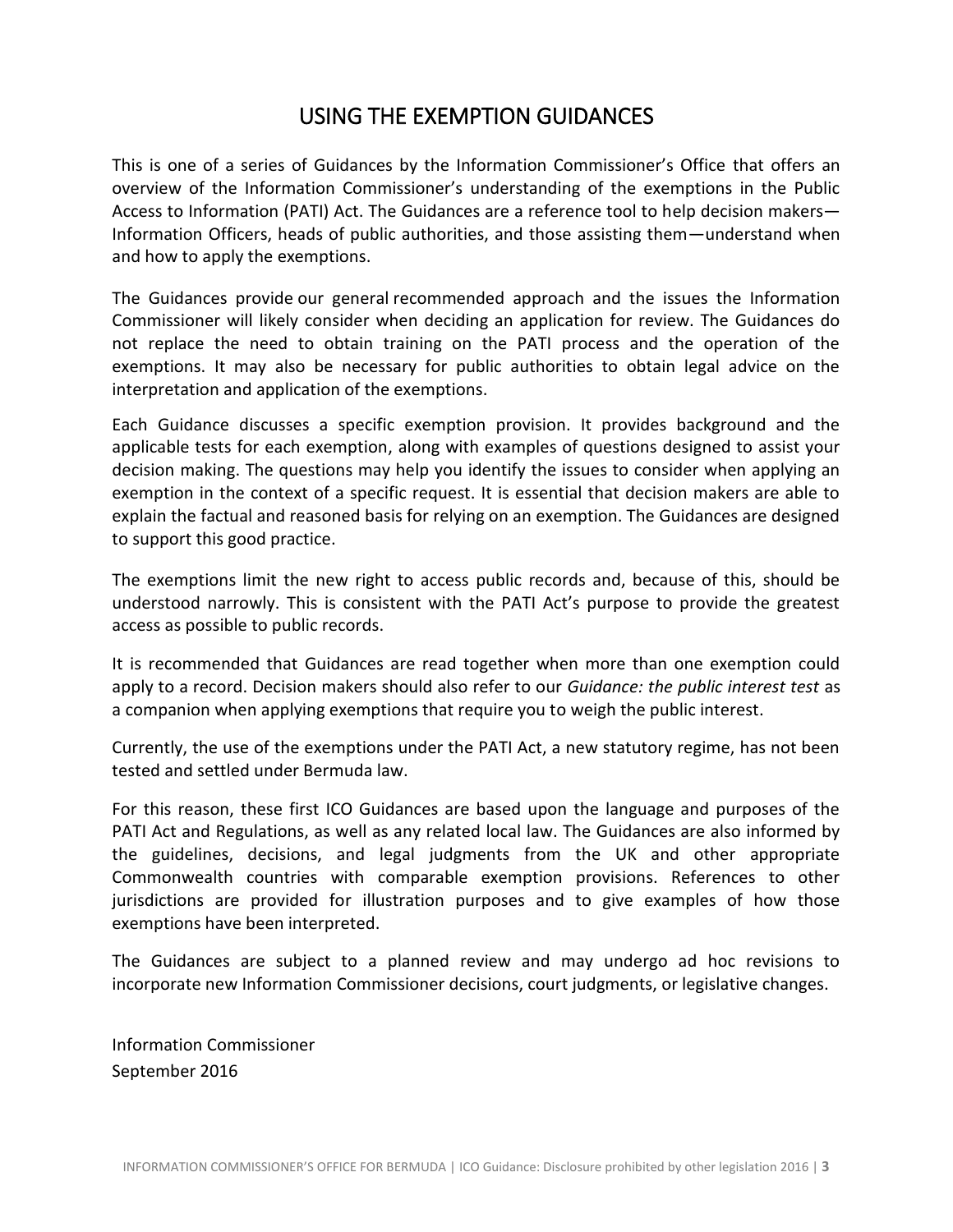# <span id="page-3-0"></span>In brief: the exemption for disclosure prohibited by other legislation

- 1. Section 37(1) of the PATI Act exempts information from the right of access when disclosure is prohibited by a statutory provision other than the PATI Act. This might include, for example, a provision in a public authority's governing legislation.
- 2. The exemption in section 37(1) does not have a harm test. If you decide that disclosure of the requested record is prohibited by another statutory provision, as set out below, then you may withhold the record under section 37(1).
- 3. This is also an 'absolute' exemption. This means that you do not need to consider the public interest test when making a decision under section 37. If the requested record falls within the exemption, no further analysis is needed to withhold the record under the section 37(1) exemption.
- 4. The PATI Act is retrospective. It applies to records created at any time.
- 5. Unlike most of the other exemptions that will not apply to a record that is over 30 years old, the exemption in section 37(1) will apply to a record regardless of how old it is, so long as the statutory provision which prohibits its disclosure remains in place. Thus, the applicability of the section 37(1) exemption will not lessen over time or expire under section 40 of the PATI Act.
- 6. Section 37(6) contains an explicit prohibition from disclosure of records held by the Attorney General or Director of Public Prosecutions that are subject of legal professional privilege. This provision is specific to the two named public authorities and should not, under normal circumstances, affect most other authorities. The general exemption for legal professional privilege is also addressed in a separate Guidance (see Appendix 1). For that reason, we have not given it detailed attention in this Guidance.

# <span id="page-3-1"></span>Steps to follow when applying the exemption for disclosure prohibited by other legislation

- 7. The decision-making process to apply an exemption should always start with a presumption of disclosure. You should assess the records on a case-by-case basis.
- 8. The considerations required for the application of the exemption in section 37(1) are set out below. As you make a decision, pay careful attention that you follow any test or criteria set out in the statutory provision that prohibits disclosure of the information being requested.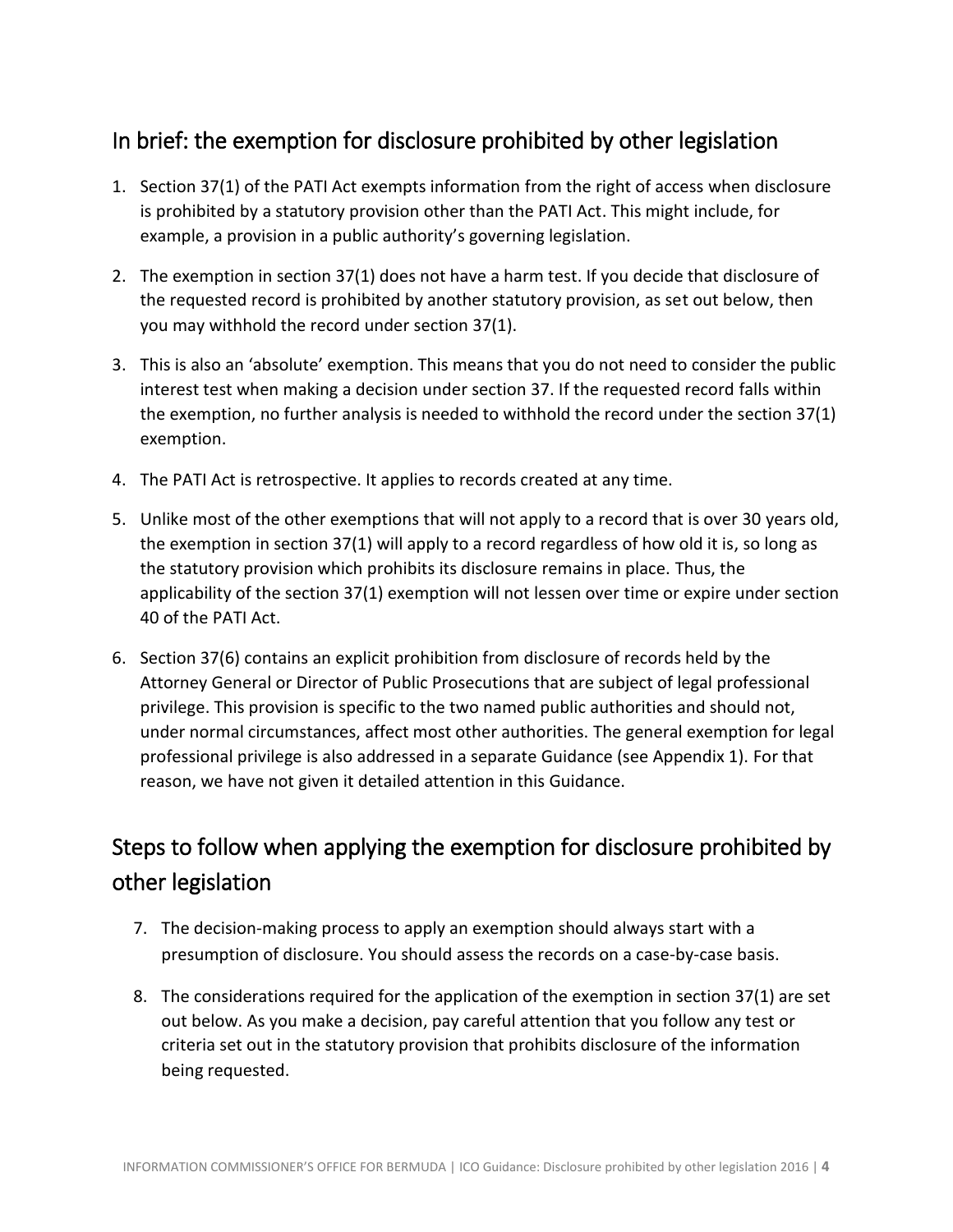- 9. In most cases, your public authority will first locate and retrieve the requested records.
- 10. You may then decide that a statute or statutory instrument prohibits disclosure. Consider taking the following actions:
	- i. Identify the statutory provision which prohibits disclosure and check the date the statutory provision was made;
	- ii. If the statutory provision was made *before* the PATI Act came into effect on 1<sup>st</sup> April 2015, you need to apply the legal tests found within that statutory provision to decide if disclosure can be made.
		- a. If the record (or part of the record) DOES fall within the prohibition on disclosure in the statutory provision, section 37(1) applies and you must withhold the record (or part of the record).
		- b. If the record (or part of the record) DOES NOT fall within the prohibition on disclosure in the statutory provision, the record (or part of the record) cannot be withheld under section 37(1).
	- iii. If the statutory provision was made *after* the PATI Act came into effect on  $1<sup>st</sup>$ April 2015, you should look for express mention of the PATI Act within that statutory provision:
		- a. If the statutory provision DOES expressly state that its prohibition on disclosure is to have effect despite the PATI Act, you need to apply the legal tests found within that statutory provision to decide if disclosure can be made.
			- i. If the record (or part of the record) DOES fall with the prohibition on disclosure in that statutory provision, section 37(1) applies and you must withhold the record (or part of the record).
			- ii. If the record (or part of the record) DOES NOT fall within the prohibition on disclosure in that statutory provision, the record (or part of the record) cannot be withheld under section 37(1).
		- b. If the statutory provision DOES NOT expressly state that its prohibition on disclosure is to have effect despite the PATI Act, then you cannot use it to justify withholding a record under section 37(1).
- 11. Once you have reached your decision, a Decision Notice should be issued to the requester that explains your decision and your reasoning.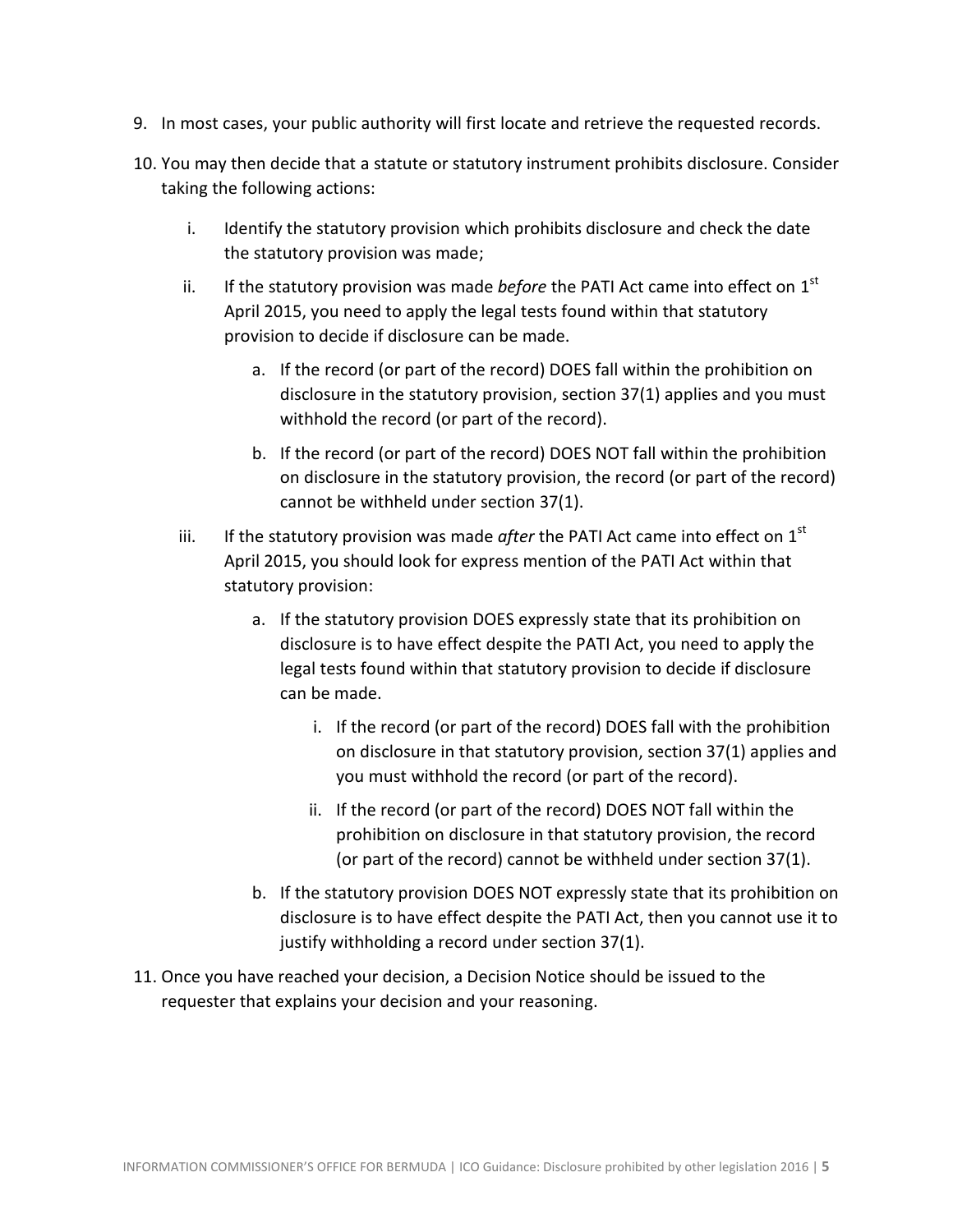#### Steps in applying section 37 exemption

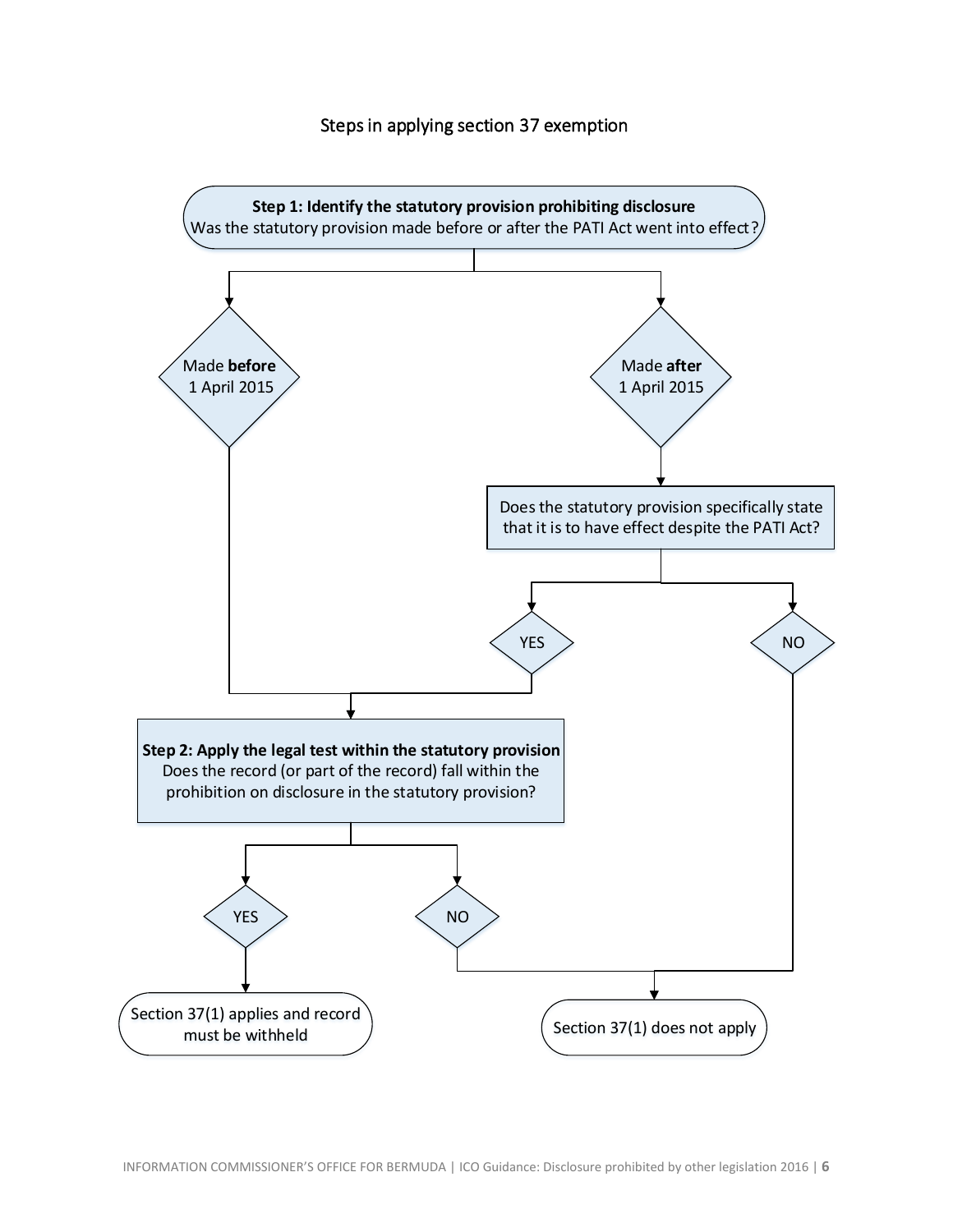# <span id="page-6-0"></span>Disclosure prohibited by other legislation – section 37(1)

- 12. Section 37(1) exempts information from the right of access if its disclosure is prohibited by any statutory provision, other than the PATI Act.
- 13. Some public authorities hold records which are subject to prohibitions on disclosure under statutory provisions other than the PATI Act.

#### **Example:**

The Consumer Protection Act 1999 prohibits the disclosure of records containing information obtained through exercising the statutory functions of the Board. Those statutory functions are defined in section 4 of the Consumer Protection Act. Section 8 of that Act sets out the prohibition on disclosure:

Board and staff to maintain secrecy

8 The members of the [Consumer Affairs] Board, the Executive Officer and every person acting under the direction of the Board, shall maintain secrecy in respect of all matters that come to their knowledge in the exercise of their functions, and shall not communicate any such matter to any person except for the purpose of carrying out their functions under this Act.

- 14. When you receive a request for records that you think may be prohibited from disclosure by a statutory provision, you will have to assess whether the information falls within the scope of that prohibition.
- 15. The prohibiting statutory provision may set out conditions, tests or time limits which must be met before the prohibition applies. Some statutory provisions prohibiting disclosure may also require consideration of public interest factors as part of that statutory test.
- 16. We cannot provide a list of statutory provisions that prohibit disclosure. If in doubt, you should seek advice about this within your authority. Public authorities will usually know from their prior work and experience which other statutory provisions govern their work, including those that prohibit disclosure of certain records or information.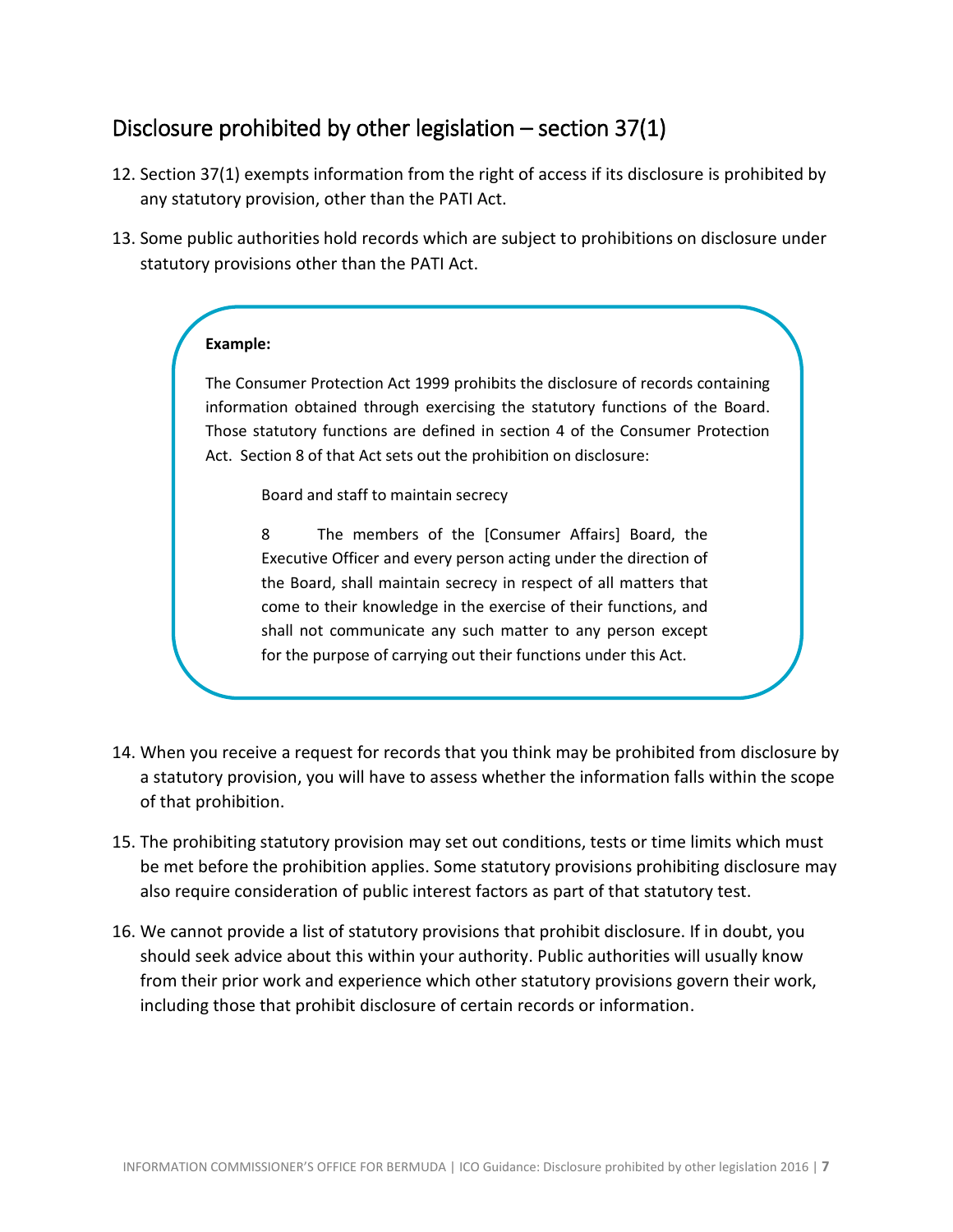17. If you apply the section 37(1) exemption to withhold a record, you should clearly state in your Decision Notice the relevant statutory provision and explain why the record (or part of the record) fits within that prohibition.

#### *Statutory provision*

- 18. A 'statutory provision' is defined in section 2 of the Interpretation Act 1951 as: a provision of any 'Act' or any 'statutory instrument'.
- 19. An Act is an Act of the Legislature of Bermuda.
- 20. A statutory instrument is also defined in the Interpretation Act as any proclamation, rule, regulations, order, rule of court, bye-law, notice or other instrument made under or by virtue of any provision of law and having legislative effect.
- 21. Taken together, statutory provisions do not include prohibitions on disclosure that arise from judicial cases or those created under a contract. These may be covered by other exemptions under the PATI Act, such as the exemption in section 26 for information received in confidence.

#### *Prohibited*

- 22. The section 37(1) exemption only applies when an Act or statutory instrument actually prohibits disclosure.
- 23. If the statutory provision gives you the power to decide whether or not to withhold information, this creates a discretionary decision about disclosure. It is not a prohibition against disclosure. The section 37(1) exemption would not apply.
- 24. This discretion is usually indicated by the word 'may' in the statutory provision, which indicates the discretion to be applied by the decision maker.
- 25. If, though, the statutory provision gives you an 'absolute duty' to prevent disclosure of the requested record, then the section 37(1) exemption will apply.
- 26. An absolute duty is usually indicated by the word 'shall' in the statutory provision, which indicates that the obligation is mandatory and must be carried out. It may also be accompanied by a provision setting out penalties for unauthorised disclosures.
- 27. Sometimes the statutory prohibition may refer to records related to certain functions of a public authority as defined in the relevant statutory provision. For example, section 8 of the Consumer Protection Act, quoted above, refers to the 'functions' of the Consumer Affairs Board. Those statutory functions are listed in section 4 of the Consumer Protection Act.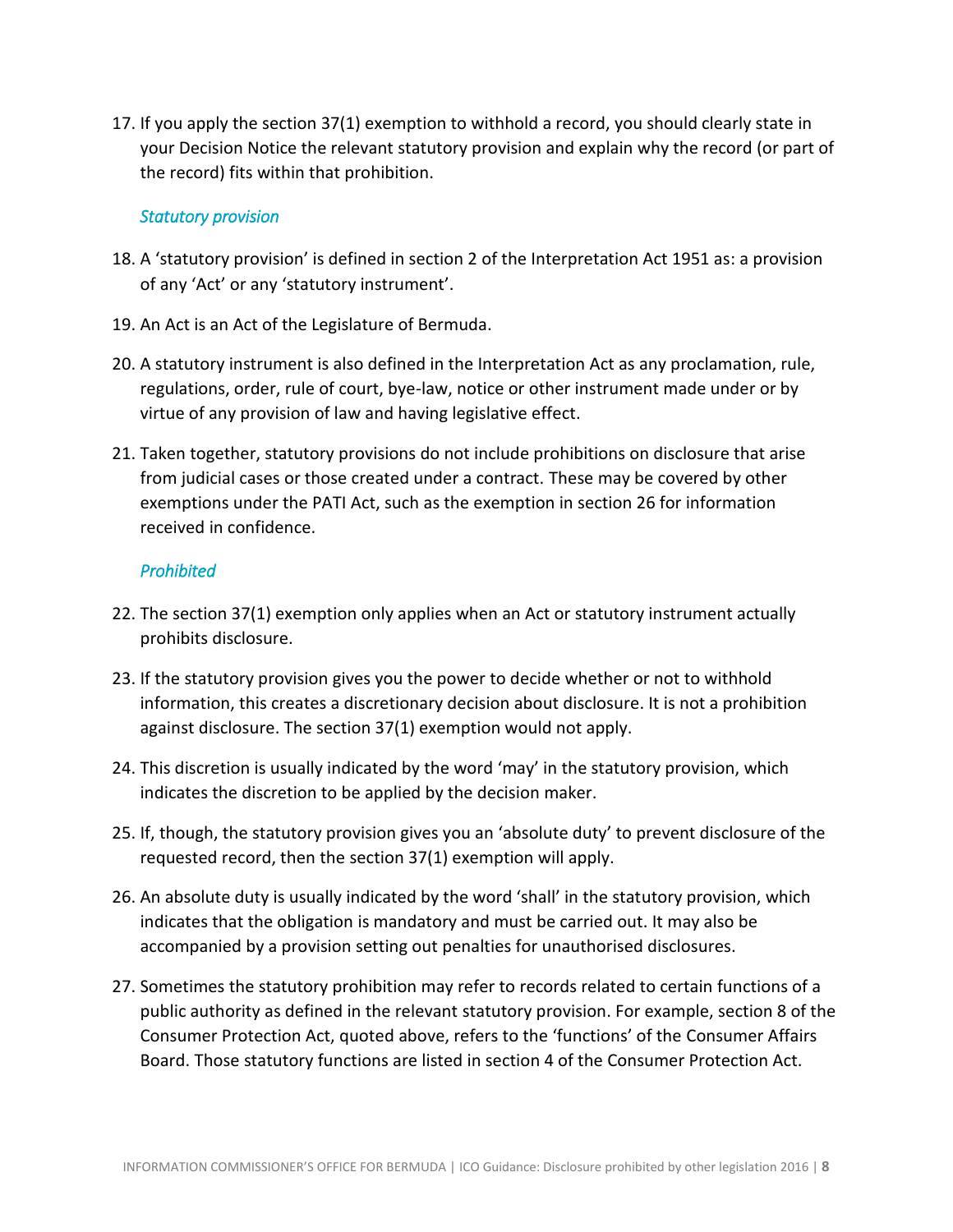28. You should carefully examine how the statutory provision is worded to ensure it applies to the records you are considering.

## <span id="page-8-0"></span>Questions to consider when applying the exemption for disclosure prohibited by other legislation

29. When deciding if the exemption for disclosure prohibited by other legislation applies to a requested record (or part of a record), you may also want to consider the following examples of the type of questions that the Information Commissioner may consider during a review.

#### **Note:**

These examples of questions presented here may help you think through what to ask yourself as you decide if an exemption is appropriate.

Not all of the questions will apply in every case and they are not an exhaustive list of every issue that might arise. You will need to decide what issues are relevant to the specific request you have.

#### *Can you identify a specific provision within an Act or statutory instrument which prohibits disclosure of the information requested?*

- Can you indicate the specific provision that contains the prohibition?
- Are there other statutory provisions that help define or identify which records or information cannot be disclosed, such as a provision that defines the public authority's 'functions'? Are there statutory provisions that impose penalties or sanctions for unauthorised disclosure?

#### *When was the statutory provision made? If the provision was made after 1 April 2015, does it expressly state that it has effect over the PATI Act?*

- Can you indicate the date the statutory provision was made?
- Can you show an express reference to having effect over the PATI Act, if required?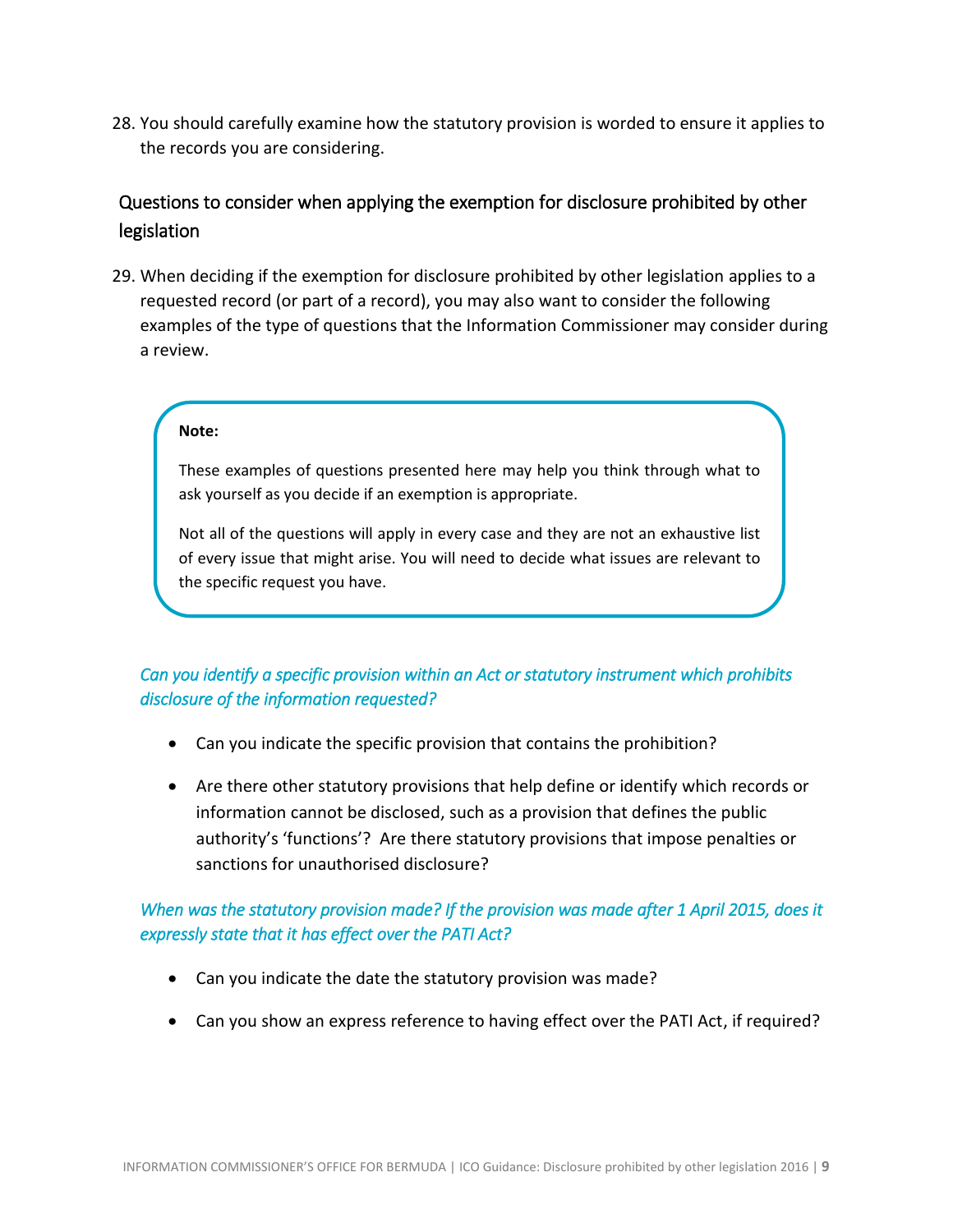#### *What is the nature of the prohibition?*

- Is disclosure subject to the decision maker's discretion? Or is the prohibition a duty or obligation that must be followed?
- What are you basing this understanding on? Can you indicate the relevant statutory language?
- Do you need to refer to the functions of your public authority? If these are defined in legislation, this definition must be followed.
- Are there any penalties or sanctions for unauthorised disclosure that support your understanding that the prohibition is mandatory and not discretionary?

#### *Can you show that the tests, considerations, etc., are met for the statutory provision prohibiting disclosure?*

- Can you carefully identify what records or information fall within the prohibition?
- Can you explain, factually, how the specific requested record falls within that definition?
- Are you sure that all of the responsive records will fall within the statutory provision on disclosure or are only some of the responsive records included? Are there some records that may be disclosed?
- 30. You do not need to consider any harm test and you do not need to conduct the public interest test.
- 31. If you decide that disclosure of the requested record (or part of a record) is not prohibited by a statutory provision other than the PATI Act, the section 37(1) exemption is unavailable.
- 32. If you decide, instead, that disclosure of the requested record (or part of the record) is prohibited, then the section 37(1) exemption is available and the record must be withheld.

# <span id="page-9-0"></span>More information

33. Appendix 1 lists select resources and cases from other jurisdictions. They are provided for illustration and are not intended to be a statement of law in Bermuda, or to replicate independent legal advice.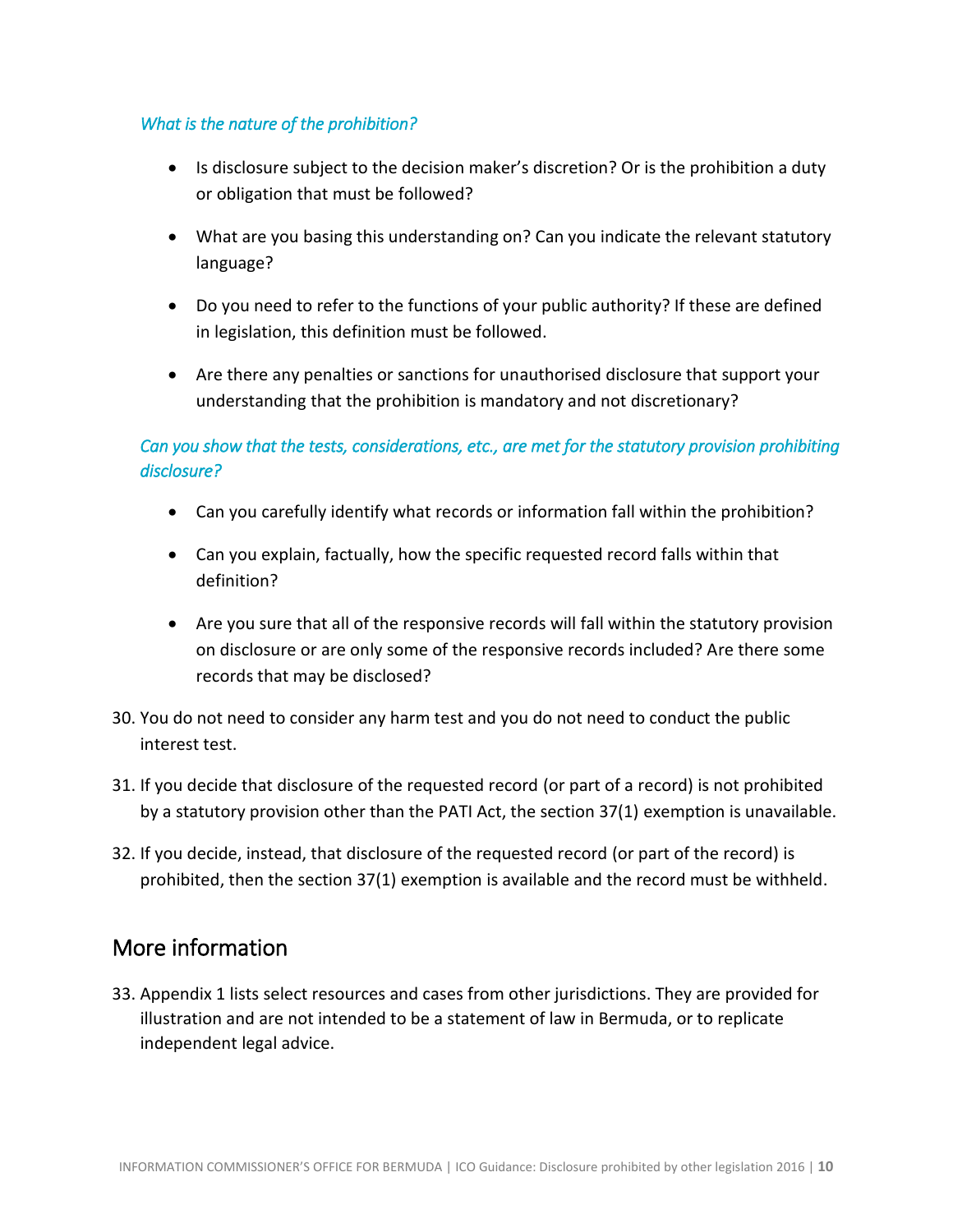- 34. Appendix 2 cites the exemption as it appears in the Public Access to Information (PATI) Act 2010 at the time of this Guidance's publication. A complete and up-to-date version of the PATI Act is available at [www.bermudalaws.bm.](http://www.bermudalaws.bm/)
- 35. If you need any more information about this Guidance or have an inquiry about any other aspect of the PATI Act, or public access to information generally, please contact us:



Valerie T. Scott Building 60 Reid Street Hamilton, HM12 Bermuda

(441) 294-9181 **|** info@ico.bm **|** ww.ico.bm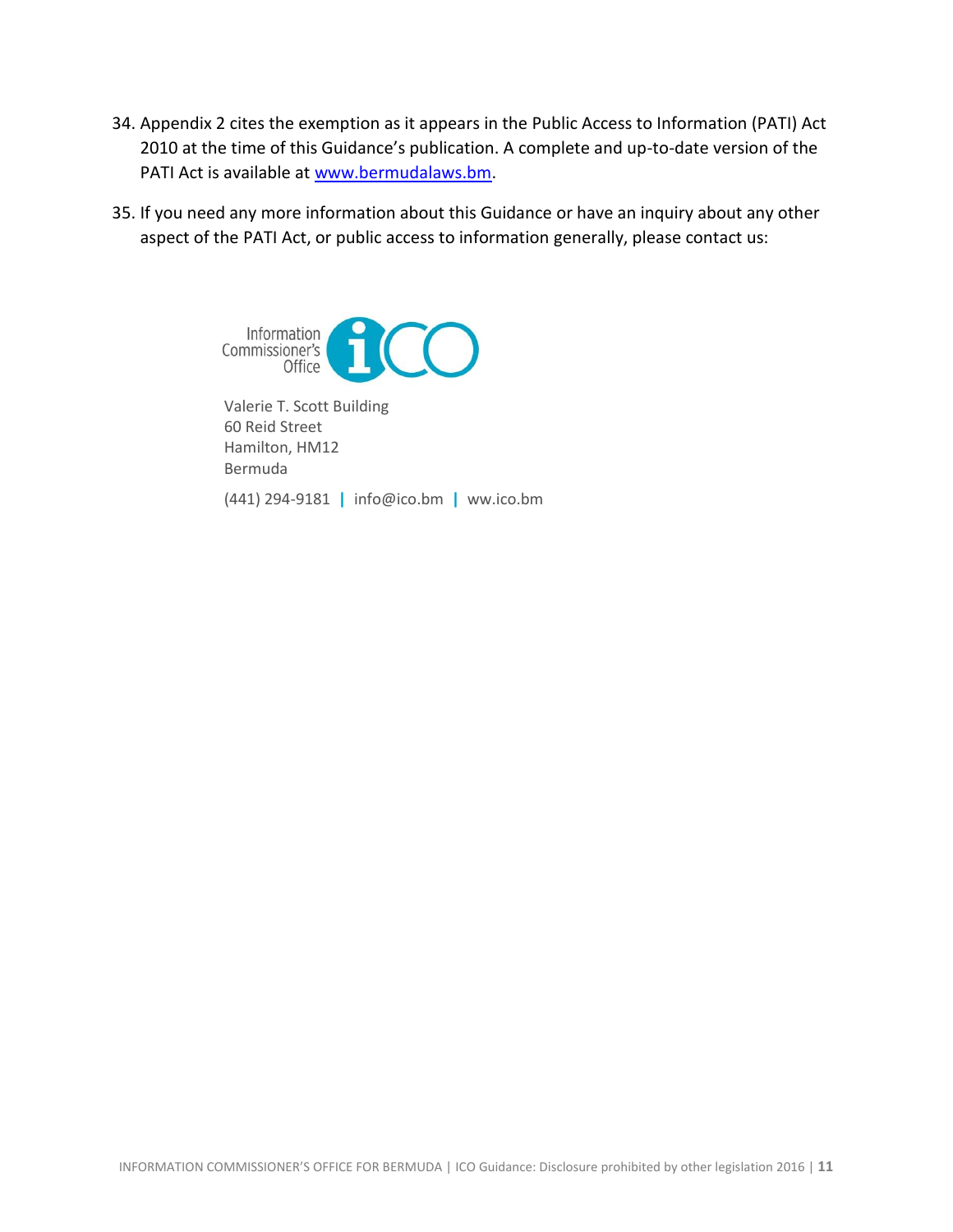<span id="page-11-0"></span>APPENDICES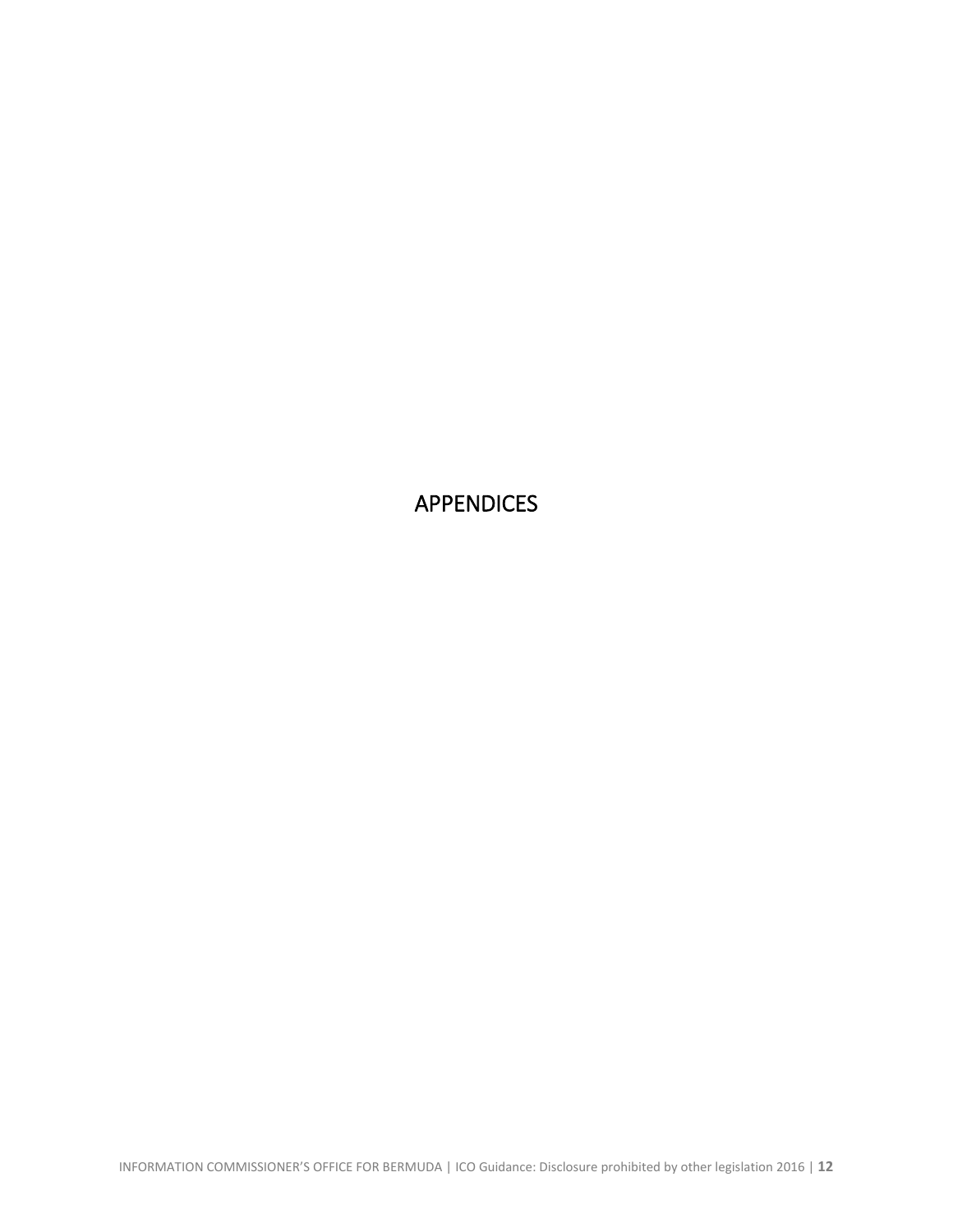### **Other related ICO Exemption Guidances**

*Personal information (sections 23 and 24)*

*Information received in confidence (section 26)*

*Law enforcement (section 34)*

These, and other, Information Commissioner's Guidances are available on our website, [www.ico.bm,](http://www.ico.bm/) as they are published. Hardcopies are available from our office, Valerie T. Scott Building, 60 Reid Street, Hamilton HM 12.

### **Illustrative decisions from other jurisdictions**

Decisions by Information Commissioners, Information Rights Tribunals, and the Courts of other Commonwealth jurisdictions are not binding in Bermuda (although some may be viewed as persuasive). There are also differences between the PATI Act and the freedom of information laws in other countries. As a result, the decisions summarised below are not directly applicable here, but provide an illustration of how public access to information laws—and exemptions in particular—operate.

| <b>Reference</b>                                           | <b>Parties</b>                                                                                            | <b>Citation</b>                                                 | <b>Summary</b>                                                                                                                                                                                                                                                                                                                                                                                                                                                                                                                                                                                                                                                                                                                                          |
|------------------------------------------------------------|-----------------------------------------------------------------------------------------------------------|-----------------------------------------------------------------|---------------------------------------------------------------------------------------------------------------------------------------------------------------------------------------------------------------------------------------------------------------------------------------------------------------------------------------------------------------------------------------------------------------------------------------------------------------------------------------------------------------------------------------------------------------------------------------------------------------------------------------------------------------------------------------------------------------------------------------------------------|
| <b>Disclosure</b><br>prohibited by<br>other<br>legislation | David Barrett v<br>The Information<br>Commissioner<br>and the Office<br>for National<br><b>Statistics</b> | EA/2007/0112<br>(UK Information<br>Tribunal) (23 April<br>2008) | The applicant sought from the Office for National<br>Statistics records from the 1921 census about his<br>great aunt and uncle. Section 8(2) of the Census Act<br>1920 stated that if anyone under the control of the<br>Registrar-General 'discloses any personal census<br>information to another person, without lawful<br>authority, he shall be guilty of an offence.'<br>The Information Tribunal agreed with the<br>Information Commissioner that the Office for<br>National Statistics was under the control of the<br>Registrar-General and that no circumstances arose<br>which provided lawful authority for disclosure. The<br>information was correctly withheld under the<br>exemption for disclosure prohibited by other<br>legislation. |
|                                                            | Department for<br>Work and<br>Pensions                                                                    | <b>Decision Notice</b><br>FS50572129 (UK<br>Information         | The Applicant sought records of peer reviews<br>conducted by the Department for Work and Pensions<br>(DWP) concerning the death of individuals DWP                                                                                                                                                                                                                                                                                                                                                                                                                                                                                                                                                                                                      |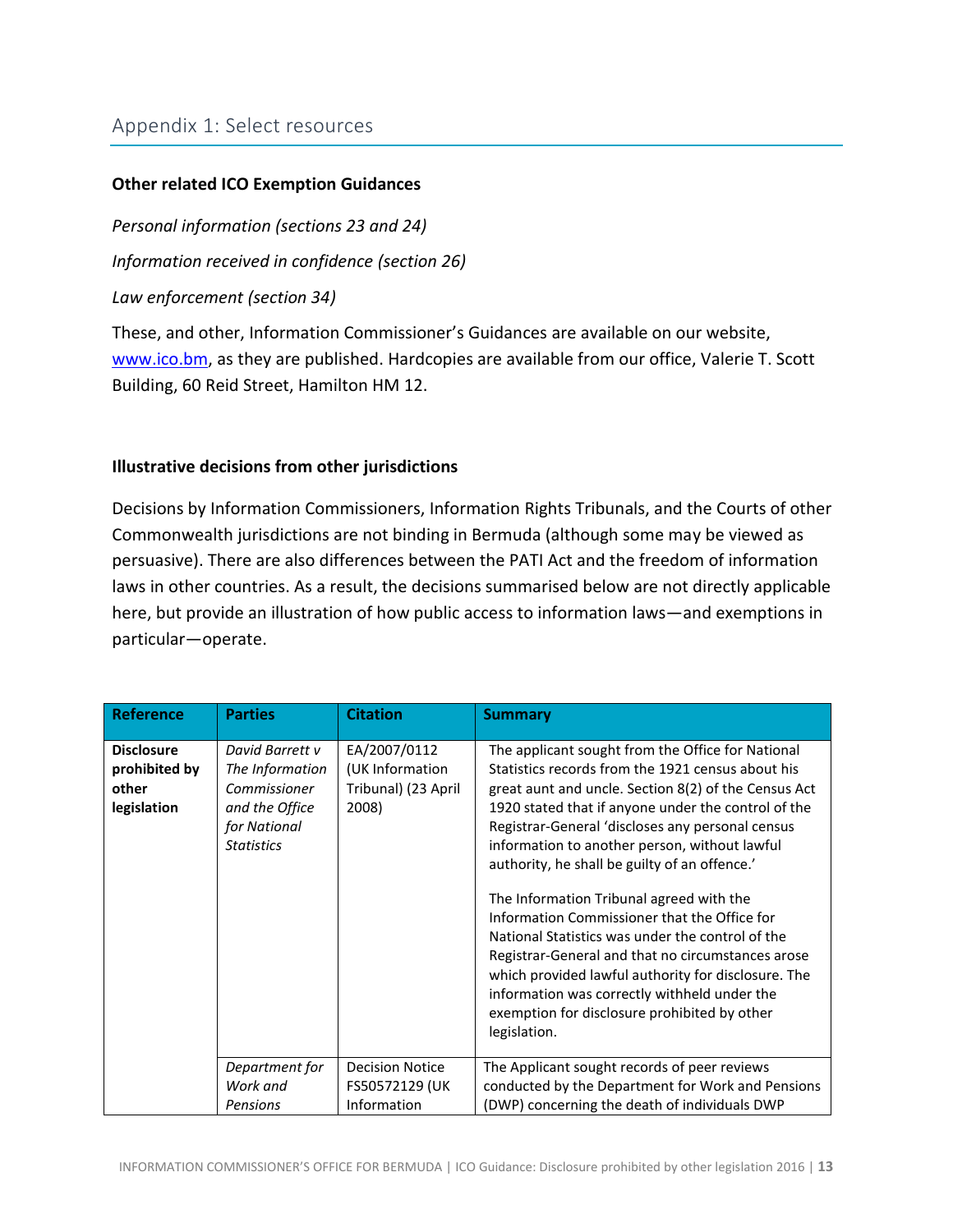|                                   | Commissioner) (17<br>September 2015)                                                       | viewed as vulnerable claimants.<br>DWP withheld the records under the exemption for<br>disclosure prohibited by other legislation because a<br>provision of the Social Security Administration Act<br>(SSAA) 1992 made it an offence for employees of the<br>Social Security Administration to disclose any<br>information acquired in the course of employment<br>and which relates to a particular person. The SSAA<br>permitted disclosure if the information was<br>previously disclosed to the public pursuant to lawful<br>authority or could be disclosed in summary form and<br>prevent disclosure of information that could be<br>related to a particular person.<br>The Information Commissioner determined that the<br>records were properly withheld because:<br>The statutory prohibition applies to the<br>٠<br>records in the reviews that were created<br>during the reviews and that were collected<br>for the reviews;<br>The circumstances did not meet any of the<br>$\bullet$<br>conditions for removing the prohibition on<br>disclosure in the SSAA.<br>The Information Commissioner could not find any<br>sensible way that a summary could be provided that<br>would not provide information that related to the<br>deceased beneficiaries. |
|-----------------------------------|--------------------------------------------------------------------------------------------|----------------------------------------------------------------------------------------------------------------------------------------------------------------------------------------------------------------------------------------------------------------------------------------------------------------------------------------------------------------------------------------------------------------------------------------------------------------------------------------------------------------------------------------------------------------------------------------------------------------------------------------------------------------------------------------------------------------------------------------------------------------------------------------------------------------------------------------------------------------------------------------------------------------------------------------------------------------------------------------------------------------------------------------------------------------------------------------------------------------------------------------------------------------------------------------------------------------------------------------------------------------------|
| <b>Stafford County</b><br>Council | <b>Decision Notice</b><br>FS50517099 (17<br>March 2014)(UK<br>Information<br>Commissioner) | The Applicant sought a list of internal audit reports<br>and the Council asserted that they were exempt<br>under Part 1 of Schedule 12A of the Local<br>Government Act 1972.<br>The Information Commissioner found that<br>the exemption was not applicable. The Local<br>Government Act requires councils to make<br>certain information publicly available<br>proactively, including minutes and reports<br>from council meetings. Part 1 of Schedule<br>12A lists items that do not fall within this<br>publication requirement. If a report is<br>considered at a meeting but is the type of<br>record listed in Part 1 of Schedule 12A, it<br>does not need to be proactively published.<br>With this reasoning, the Information<br>Commissioner found that the exemption<br>from a duty to publish is not the same as a<br>prohibition on disclosure. If the same<br>documents are requested under the                                                                                                                                                                                                                                                                                                                                                         |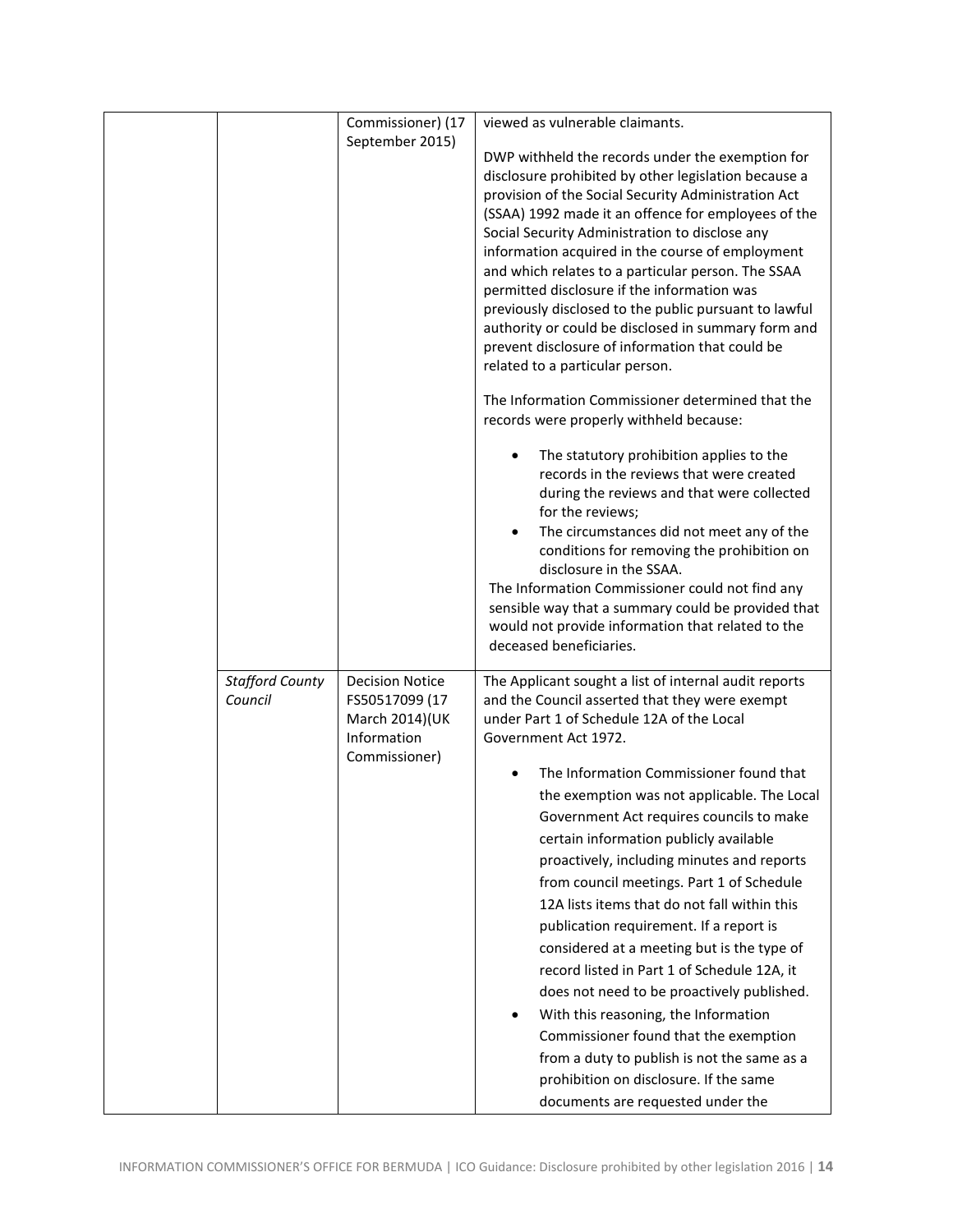|                                                         |                                                                                          |                                                | information access law, the Local<br>Government Act does not prohibit                                                                                                                                                                    |
|---------------------------------------------------------|------------------------------------------------------------------------------------------|------------------------------------------------|------------------------------------------------------------------------------------------------------------------------------------------------------------------------------------------------------------------------------------------|
|                                                         |                                                                                          |                                                | disclosure.                                                                                                                                                                                                                              |
| <b>Incidental</b><br>powers of a<br>public<br>authority | The Corporation<br>of Hamilton v<br>Attorney<br>General and The<br>Centre for<br>Justice | [2014] SC (Bda) 84<br>Civ (5 November<br>2014) | This case was not decided under the PATI Act, but is<br>relevant because the Bermuda Supreme Court<br>considered the approach when determining if<br>general and/or incidental powers are implied into an<br>express statutory function. |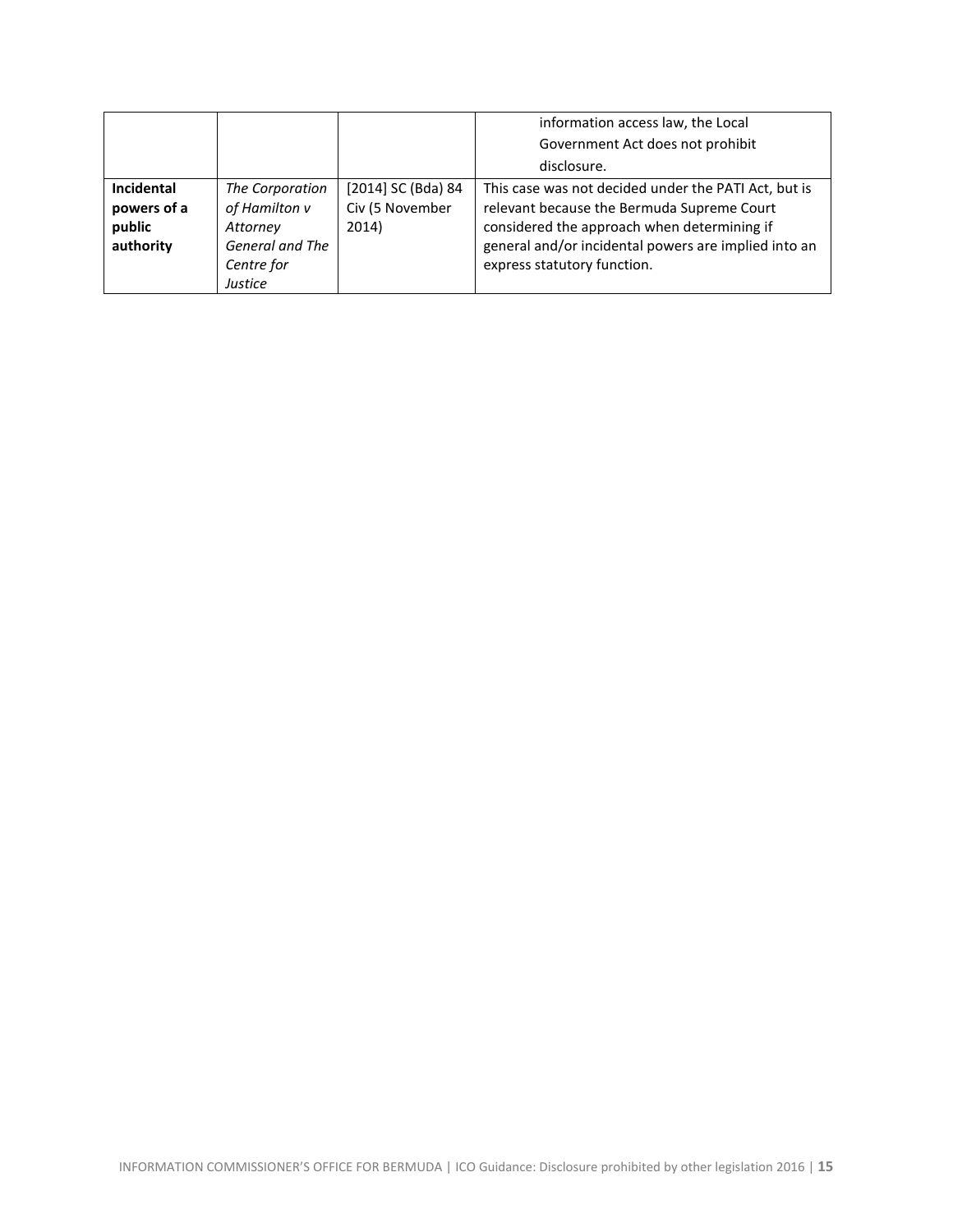#### **Disclosure prohibited by other legislation – section 37**

37 (1) Subject to subsection (6), a record is exempt if its disclosure is prohibited by any statutory provision, other than this Act.

\* \* \*

(5) Where a statutory provision made after the coming into operation of this section prohibits the disclosure of a record, the provision shall not have effect unless it provides specifically that it is to have effect notwithstanding this Act.

(6) For the avoidance of doubt a record held by the Attorney General or the Director of Public Prosecutions, that is the subject of legal professional privilege, shall be an exempt record and shall not be subject to public disclosure of any kind.